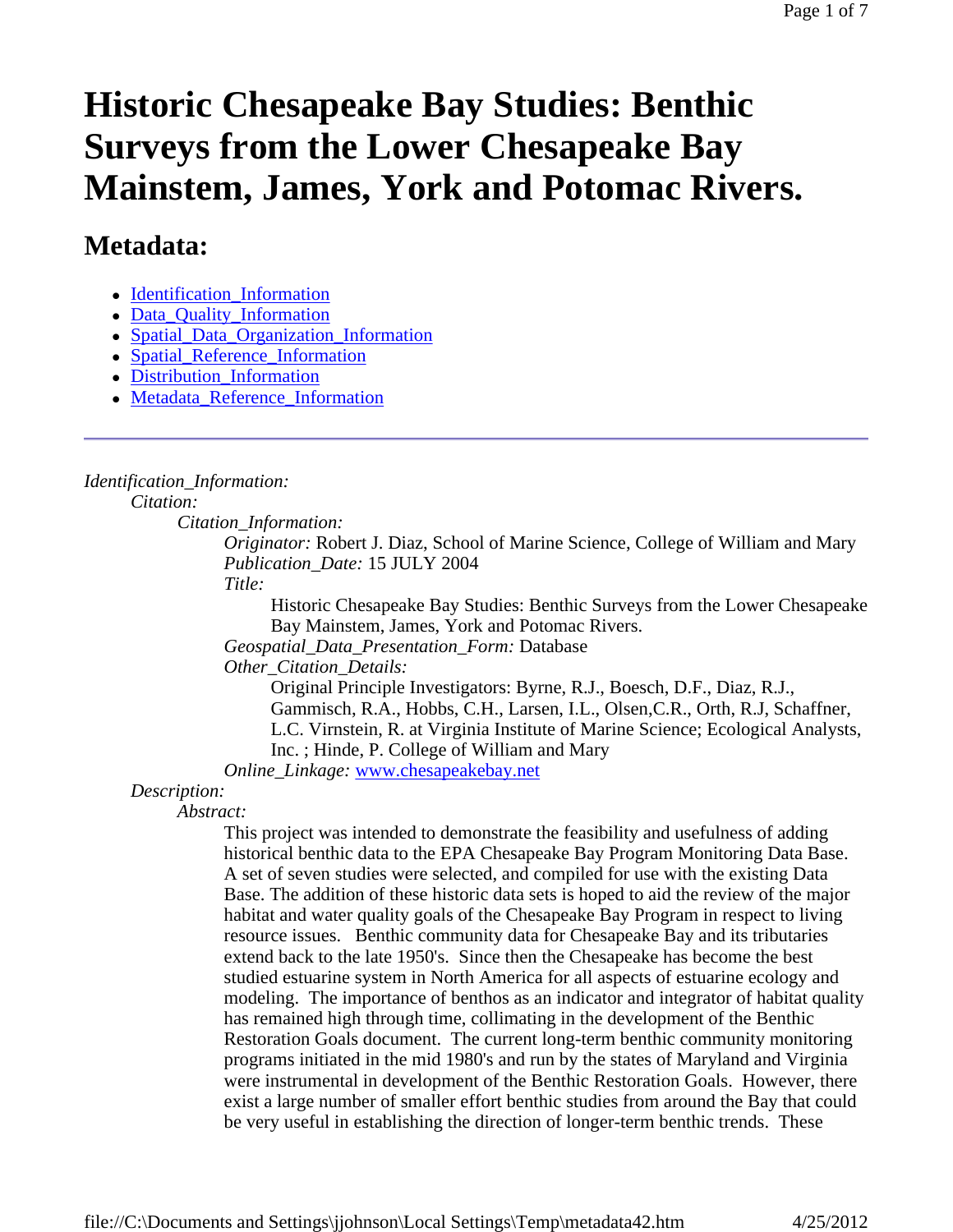smaller data sets range from published accounts on the dynamics of benthic communities, to student thesis and dissertations, to applied studies. In all cases the actual data used for these studies are kept by the authors and are generally not accessible for further analysis.

The studies selected for this pilot effort were: Location Date Reference Piney Point, Potomac River 1975 Virnstein & Boesch, 1975 Possum Point, Potomac River 1977-78 EA, 1979 Tangier Island, Chesapeake Bay 1975 Orth & Boesch, 1975 Amoco Refinery, Lower York River 1977 Hinde, 1981 Thimble Shoals, Chesapeake Bay 1981 Hobbs et al., 1985 Warwick River, James River 1975-76 Diaz & Boesch, 1976 James River 1981 Schaffner et al., 1987

These data sets are representative of the types of small studies that have been conducted throughout the Chesapeake and its tributaries.

*Purpose:*

The current long-term benthic community monitoring programs initiated in the mid 1980's and run by the states of Maryland and Virginia were instrumental in development of the Chesapeake Bay Program Benthic Restoration Goals. However, there exists a large number of smaller effort benthic studies from around the Bay that would be very useful in establishing the direction of longer-term benthic trends. These smaller data sets range from published accounts on the dynamics of benthic communities, to student thesis and dissertations, to applied studies. In all cases the actual data used for these studies are kept by the authors and are generally not accessible for further analysis. This project was intended to demonstrate the feasibility and usefulness of adding historical benthic data to the EPA Chesapeake Bay Program Monitoring Data Base. A set of seven studies were selected, and compiled for use with the existing database.

#### *Time\_Period\_of\_Content:*

*Time\_Period\_Information: Range\_of\_Dates/Times: Beginning\_Date:* 01/01/1973 *Ending\_Date:* 12/31/1981 *Currentness\_Reference:* ground condition

#### *Status:*

*Progress:* Complete

*Maintenance\_and\_Update\_Frequency:* None planned

*Spatial\_Domain:*

*Bounding\_Coordinates:*

*West\_Bounding\_Coordinate:* -77.2936 *East\_Bounding\_Coordinate:* -75.9222 *North\_Bounding\_Coordinate:* 39.4794 *South\_Bounding\_Coordinate:* 37.9947

#### *Keywords:*

*Theme:*

*Theme\_Keyword\_Thesaurus:* None *Theme\_Keyword:* Benthos *Theme\_Keyword:* sediment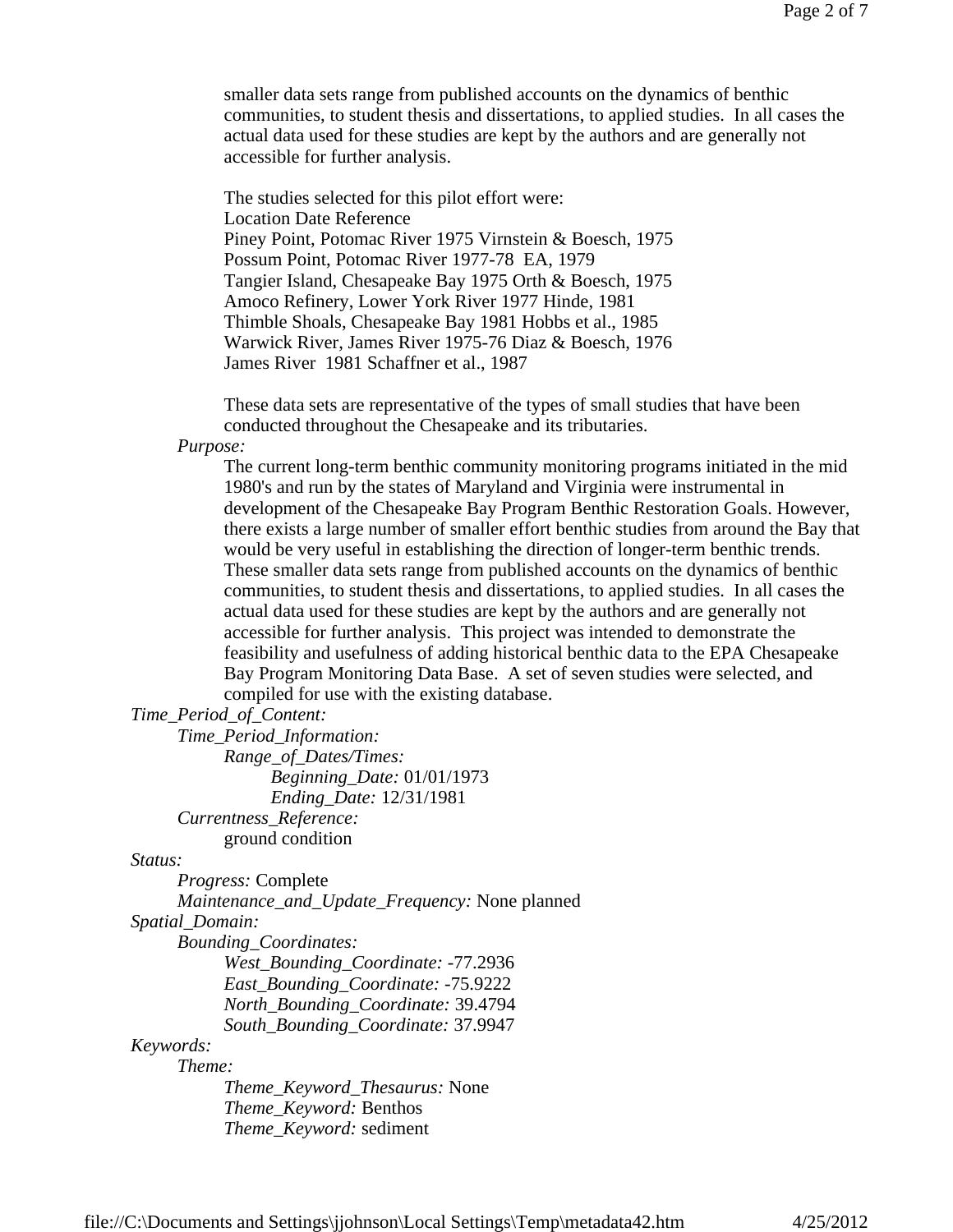*Theme\_Keyword:* sediment charaterization *Theme\_Keyword:* benthic habitat *Place: Place\_Keyword\_Thesaurus:* None *Place\_Keyword:* Chesapeake Bay *Place\_Keyword:* James River *Place\_Keyword:* York River *Place\_Keyword:* Potomac River *Place\_Keyword:* Virginia *Stratum: Stratum\_Keyword\_Thesaurus:* None *Stratum\_Keyword:* sediment *Stratum\_Keyword:* bottom *Temporal: Temporal\_Keyword\_Thesaurus:* None *Temporal\_Keyword:* historic *Access\_Constraints:* None *Use\_Constraints:* Data Set Credit Required *Point\_of\_Contact: Contact\_Information: Contact\_Person\_Primary: Contact\_Person:* Jacqueline Johnson *Contact\_Organization:* Interstate Commission on the Potomac River Basin *Contact\_Position:* Living Resources Data Manager/Analyst *Contact\_Voice\_Telephone:* 410-267-5729 *Contact\_Voice\_Telephone:* 1-800-968-7229 ext 729 *Contact\_Facsimile\_Telephone:* 410-267-5777 *Contact\_Electronic\_Mail\_Address:* jjohnson@chesapeakebay.net *Hours\_of\_Service:* 7:30 AM-2:30 PM Monday Through Friday Eastern Standard Time *Data\_Set\_Credit:* Data Originators *Security\_Information: Security\_Classification\_System:* None *Security\_Classification:* Unclassified *Security\_Handling\_Description:* None *Native\_Data\_Set\_Environment:* unknown *Cross\_Reference: Citation\_Information: Originator:* Jacqueline Johnson *Publication\_Date:* 12-31/2001 *Title:* Chesapeake Bay Program Benthic Data Base *Geospatial\_Data\_Presentation\_Form:* Database *Publication\_Information: Publication\_Place:* Annapolis MD 21403 *Publisher:* US EPA Chesapeake Bay Program Office *Online\_Linkage:* www.chesapeakebay.net *Cross\_Reference:*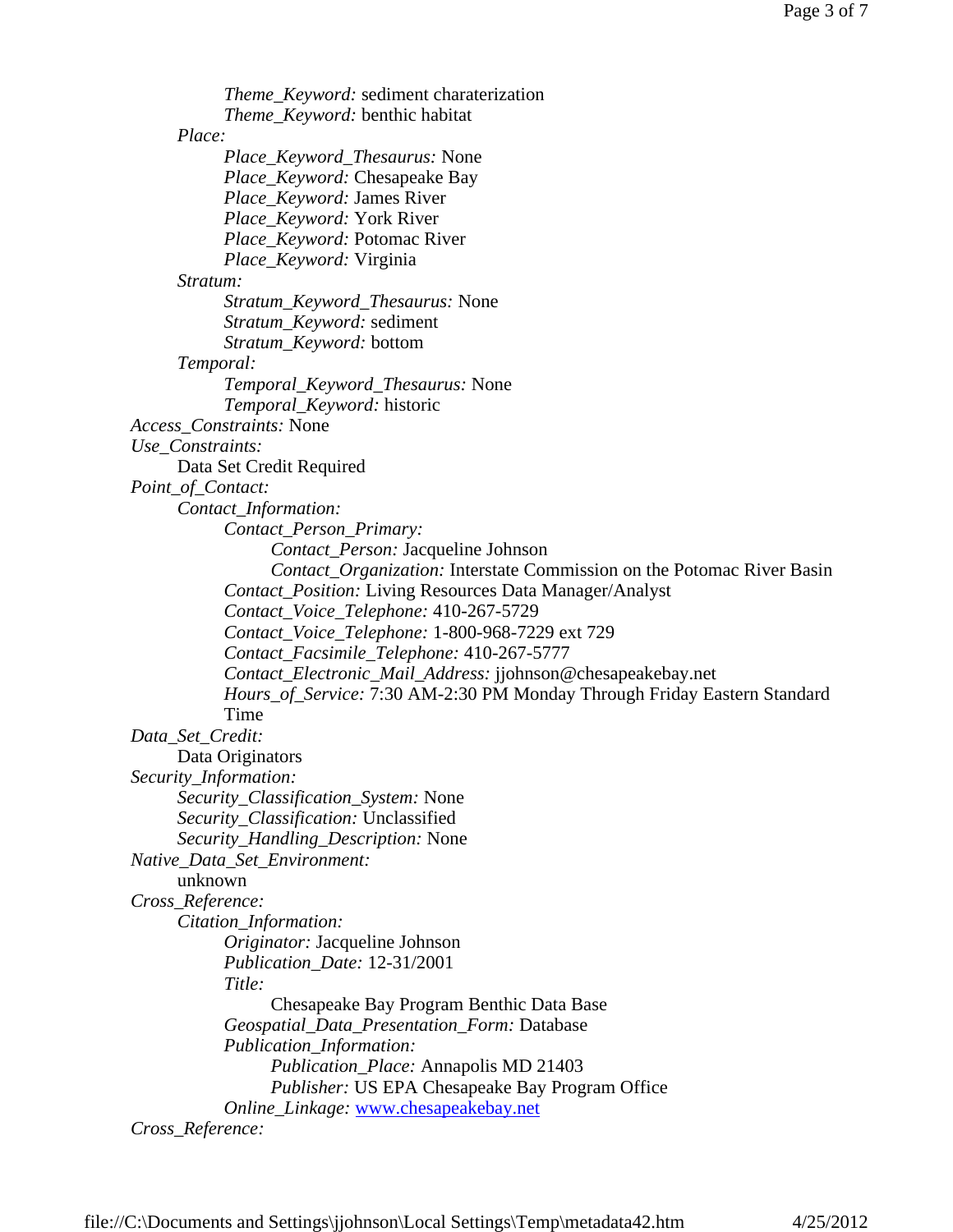*Citation\_Information: Originator:* Jacqueline Johnson *Publication\_Date:* 01/01/2001 *Title:* 2000 Users Guide to Chesapeake Bay Program Biological and Living Resources Data *Geospatial\_Data\_Presentation\_Form:* document *Online\_Linkage:* https://archive.chesapeakebay.net/pub/Living\_Resources/ guide2000.pdf

# Back to Top

*Data\_Quality\_Information:*

*Logical\_Consistency\_Report:*

Please see the following document for details: HISTORIC CHESAPEAKE BAY DATA ASSORTED BENTHIC SURVEYS FROM THE LOWER BAY, JAMES, YORK AND POTOMAC RIVERS DATA DICTIONARY

https://archive.chesapeakebay.net/pub/Living\_Resources/benth/

VAHIBEDOC.pdf *Positional\_Accuracy:*

*Horizontal\_Positional\_Accuracy:*

*Horizontal\_Positional\_Accuracy\_Report:*

Postitions determined by DEAD MEAN RECKONING, LORAN-C, NAD27. Station positions in data set are approximations of actual positions in the field. Some data sets determined position-using Loran-C. Loran-C is accurate to +/- 1500 ft. Position on other data sets were determined by plotting stations on maps and estimating Latitude and Longitude by mean reckoning. Station coordinates for all data were converted to NAD83 coordinates in 2000

*Vertical\_Positional\_Accuracy:*

*Vertical\_Positional\_Accuracy\_Report:* Undetermined

#### *Lineage:*

*Process\_Step:*

*Process\_Description:*

Please see the following document for details: HISTORIC CHESAPEAKE BAY DATA ASSORTED BENTHIC SURVEYS FROM THE LOWER BAY, JAMES, YORK AND POTOMAC RIVERS DATA DICTIONARY

https://archive.chesapeakebay.net/pub/Living\_Resources/benth/ VAHIBEDOC.pdf *Process\_Step: Process\_Description:* Metadata imported. *Source\_Used\_Citation\_Abbreviation:* C:\DOCUME~1\jjohnson\LOCALS~1\Temp\xml9B.tmp

# Back to Top

*Spatial\_Data\_Organization\_Information:*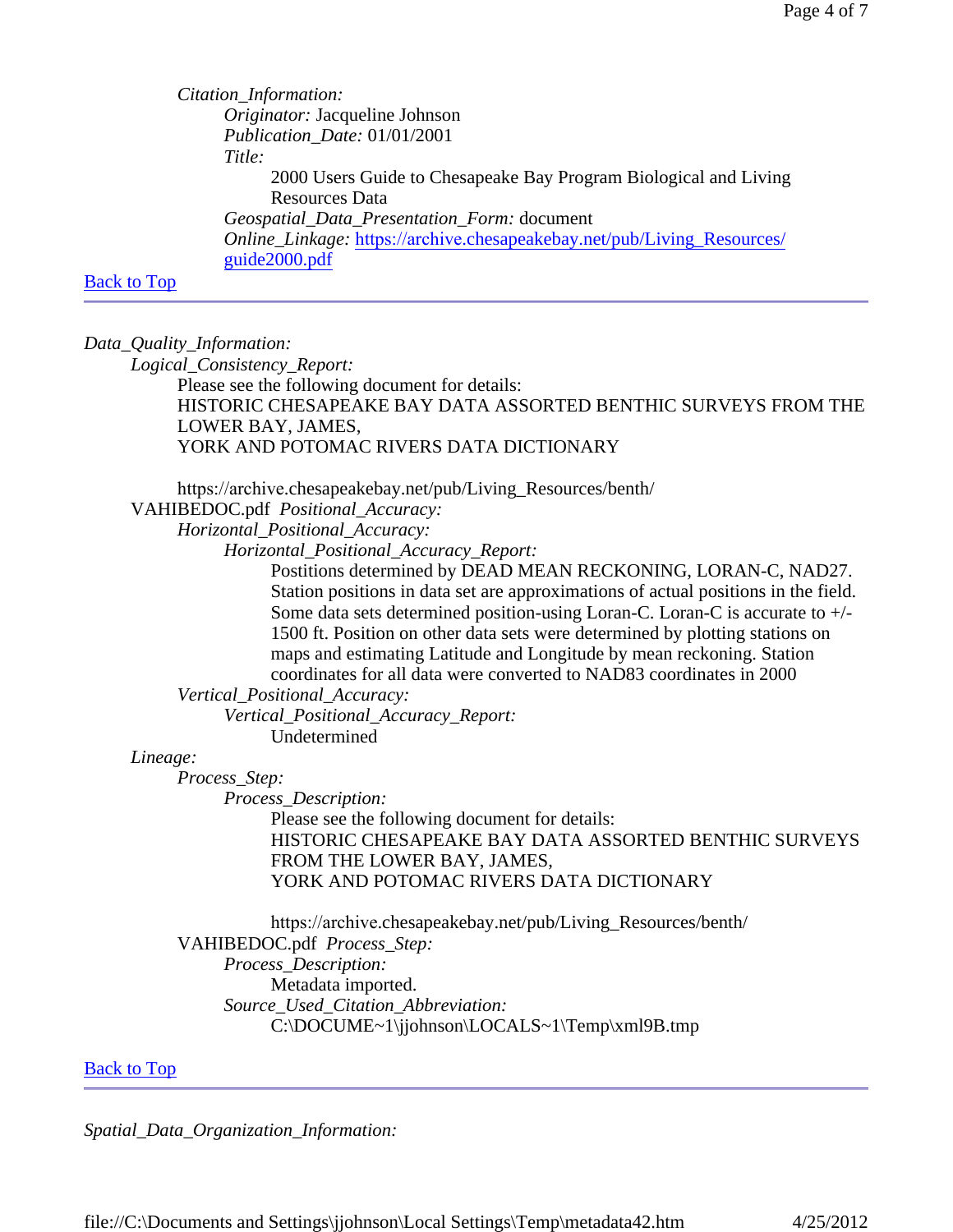*Indirect\_Spatial\_Reference\_Method:* Chesapeake Bay and its tidal tributaries *Direct\_Spatial\_Reference\_Method:* Point *Point\_and\_Vector\_Object\_Information: SDTS\_Terms\_Description: SDTS\_Point\_and\_Vector\_Object\_Type:* Area point

# Back to Top

# Back to Top

| Distribution_Information:                                             |
|-----------------------------------------------------------------------|
| Distributor:                                                          |
| Contact_Information:                                                  |
| Contact_Person_Primary:                                               |
| <i>Contact_Person:</i> Jacqueline Johnson                             |
| Contact_Organization: Interstate Commission on Potomac River Basin    |
| <b>Contact_Position: Chesapeake Bay Program Living Resources Data</b> |
| Manager/Analyst1-800-968-7229                                         |
| Contact Address:                                                      |
| <i>Address_Type:</i> mailing and physical address                     |
| Address:                                                              |
| US EPA Chesapeake Bay Program Office                                  |
| Address:                                                              |
| 410 Severn Avenue, Suite 109                                          |
| <i>City:</i> Annapolis                                                |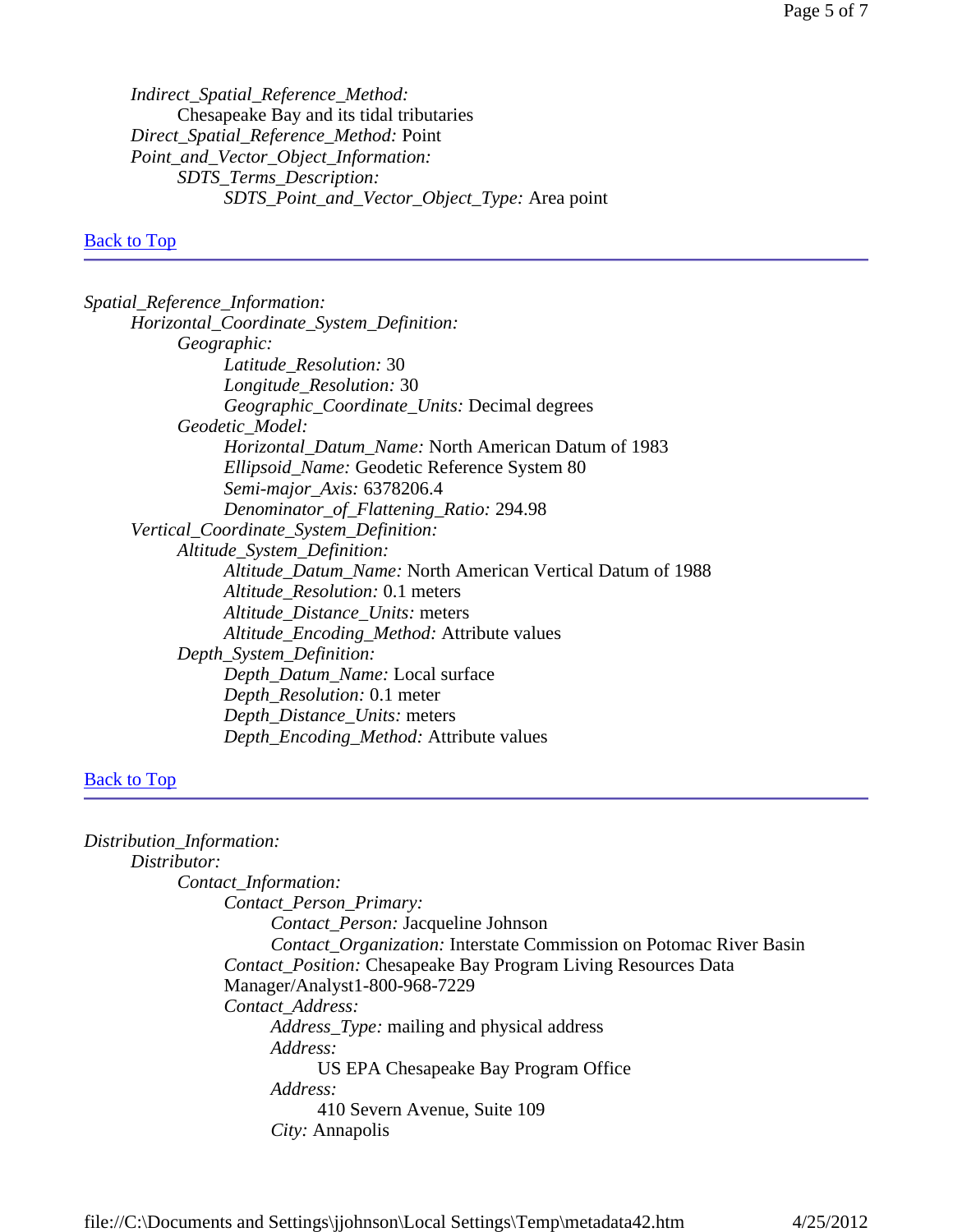*State\_or\_Province:* Maryland *Postal\_Code:* 21403 *Country:* USA *Contact\_Voice\_Telephone:* 1-800-968-7229 ext 729 *Contact\_Voice\_Telephone:* 410-267-5729 *Contact\_Facsimile\_Telephone:* 410-267-5777 *Contact\_Electronic\_Mail\_Address:* jjohnson@chesapeakebay.net *Hours\_of\_Service:* 7:30 a.m. to 2:30 p.m. Monday Through Friday Eastern Standard Time

*Distribution\_Liability:*

I, the data requestor, agree to acknowledge the Chesapeake Bay Program and any other agencies and institutions as specified by the Chesapeake Bay Program Office as data providers. I agree to credit the data originators in any publications, reports or presentations generated from this data. I also accept that, although these data have been processed successfully on a computer system at the Chesapeake Bay Program, no warranty expressed or implied is made regarding the accuracy or utility of the data on any other system or for general or scientific purposes, nor shall the act of distribution constitute any such warranty. This disclaimer applies both to individual use of the data and aggregate use with other data. It is strongly recommended that careful attention be paid to the contents of the data documentation file associated with these data. The Chesapeake Bay Program shall not be held liable for improper or incorrect use of the data described and/or contained herein. *Standard\_Order\_Process:*

*Digital\_Form:*

*Digital\_Transfer\_Information: Format\_Name:* ASCII *Digital\_Transfer\_Option: Online\_Option: Computer\_Contact\_Information: Network\_Address: Network\_Resource\_Name:* www.chesapeakebay.net *Offline\_Option: Offline\_Media:* CD-ROM *Recording\_Capacity: Recording\_Density:* 650 *Recording\_Density\_Units:* Megabytes *Recording\_Format:* ISO 9660 *Compatibility\_Information:* none

*Fees:* None

*Ordering\_Instructions:*

All requests for data on media must be made in writing to the Living Resources Data manager, all data available on line at www.chesapeakebay.net

*Turnaround:* 5 Working Day

*Custom\_Order\_Process:*

none

*Available\_Time\_Period: Time\_Period\_Information: Range\_of\_Dates/Times: Beginning\_Date:* 01/01/1973 *Ending\_Time:* 12/31/1981